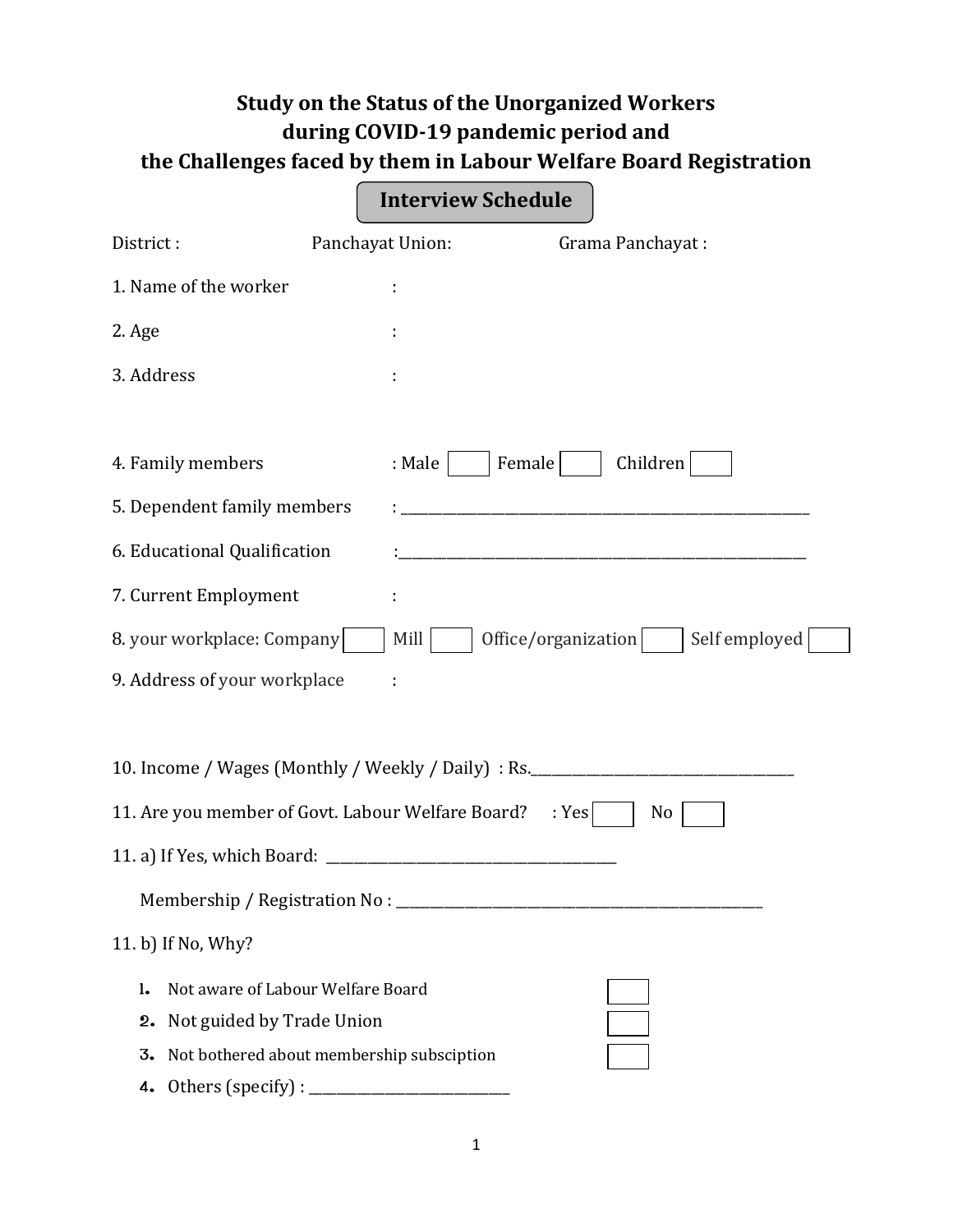11. c) Who facilitated your registration process with the Board?

| a) Government<br>b) Political party<br>c) Trade Union<br>d) NGO<br>e) Colleague<br>Boss//Manager of the company or Owner of the establishment<br>f)<br>Self managed<br>g)<br>11. d) Who helped/assisted you in accessing to your welfare schemes?<br>Government<br>a)<br>b) Political party<br>c) Trade Union<br>d) NGO<br>Colleague<br>e)<br>Boss//Manager of the company or Owner of the establishment<br>f)<br>Self managed<br>g)<br>11. e) After applying, how long did/does it take for you to receive the Board membership<br>11. f) Have you been a member in any other welfare board earlier :<br>Yes<br>No<br>11. h) Have you received any benefits through the welfare card? Yes<br>No<br>12. What benefits you have received from Welfare Board:<br>×<br>1. Marriage Benefits<br>2. Children Educational Assistance<br>3. Maternity Benefit<br>4. Accidental Compensation | II. C) WHO facilitated your registration process with the Doard: |  |
|--------------------------------------------------------------------------------------------------------------------------------------------------------------------------------------------------------------------------------------------------------------------------------------------------------------------------------------------------------------------------------------------------------------------------------------------------------------------------------------------------------------------------------------------------------------------------------------------------------------------------------------------------------------------------------------------------------------------------------------------------------------------------------------------------------------------------------------------------------------------------------------|------------------------------------------------------------------|--|
|                                                                                                                                                                                                                                                                                                                                                                                                                                                                                                                                                                                                                                                                                                                                                                                                                                                                                      |                                                                  |  |
|                                                                                                                                                                                                                                                                                                                                                                                                                                                                                                                                                                                                                                                                                                                                                                                                                                                                                      |                                                                  |  |
|                                                                                                                                                                                                                                                                                                                                                                                                                                                                                                                                                                                                                                                                                                                                                                                                                                                                                      |                                                                  |  |
|                                                                                                                                                                                                                                                                                                                                                                                                                                                                                                                                                                                                                                                                                                                                                                                                                                                                                      |                                                                  |  |
|                                                                                                                                                                                                                                                                                                                                                                                                                                                                                                                                                                                                                                                                                                                                                                                                                                                                                      |                                                                  |  |
|                                                                                                                                                                                                                                                                                                                                                                                                                                                                                                                                                                                                                                                                                                                                                                                                                                                                                      |                                                                  |  |
|                                                                                                                                                                                                                                                                                                                                                                                                                                                                                                                                                                                                                                                                                                                                                                                                                                                                                      |                                                                  |  |
|                                                                                                                                                                                                                                                                                                                                                                                                                                                                                                                                                                                                                                                                                                                                                                                                                                                                                      |                                                                  |  |
|                                                                                                                                                                                                                                                                                                                                                                                                                                                                                                                                                                                                                                                                                                                                                                                                                                                                                      |                                                                  |  |
|                                                                                                                                                                                                                                                                                                                                                                                                                                                                                                                                                                                                                                                                                                                                                                                                                                                                                      |                                                                  |  |
|                                                                                                                                                                                                                                                                                                                                                                                                                                                                                                                                                                                                                                                                                                                                                                                                                                                                                      |                                                                  |  |
|                                                                                                                                                                                                                                                                                                                                                                                                                                                                                                                                                                                                                                                                                                                                                                                                                                                                                      |                                                                  |  |
|                                                                                                                                                                                                                                                                                                                                                                                                                                                                                                                                                                                                                                                                                                                                                                                                                                                                                      |                                                                  |  |
|                                                                                                                                                                                                                                                                                                                                                                                                                                                                                                                                                                                                                                                                                                                                                                                                                                                                                      |                                                                  |  |
|                                                                                                                                                                                                                                                                                                                                                                                                                                                                                                                                                                                                                                                                                                                                                                                                                                                                                      |                                                                  |  |
|                                                                                                                                                                                                                                                                                                                                                                                                                                                                                                                                                                                                                                                                                                                                                                                                                                                                                      |                                                                  |  |
|                                                                                                                                                                                                                                                                                                                                                                                                                                                                                                                                                                                                                                                                                                                                                                                                                                                                                      |                                                                  |  |
|                                                                                                                                                                                                                                                                                                                                                                                                                                                                                                                                                                                                                                                                                                                                                                                                                                                                                      |                                                                  |  |
|                                                                                                                                                                                                                                                                                                                                                                                                                                                                                                                                                                                                                                                                                                                                                                                                                                                                                      |                                                                  |  |
|                                                                                                                                                                                                                                                                                                                                                                                                                                                                                                                                                                                                                                                                                                                                                                                                                                                                                      |                                                                  |  |
|                                                                                                                                                                                                                                                                                                                                                                                                                                                                                                                                                                                                                                                                                                                                                                                                                                                                                      |                                                                  |  |
|                                                                                                                                                                                                                                                                                                                                                                                                                                                                                                                                                                                                                                                                                                                                                                                                                                                                                      |                                                                  |  |
|                                                                                                                                                                                                                                                                                                                                                                                                                                                                                                                                                                                                                                                                                                                                                                                                                                                                                      |                                                                  |  |
|                                                                                                                                                                                                                                                                                                                                                                                                                                                                                                                                                                                                                                                                                                                                                                                                                                                                                      |                                                                  |  |
|                                                                                                                                                                                                                                                                                                                                                                                                                                                                                                                                                                                                                                                                                                                                                                                                                                                                                      |                                                                  |  |
|                                                                                                                                                                                                                                                                                                                                                                                                                                                                                                                                                                                                                                                                                                                                                                                                                                                                                      |                                                                  |  |
|                                                                                                                                                                                                                                                                                                                                                                                                                                                                                                                                                                                                                                                                                                                                                                                                                                                                                      |                                                                  |  |
|                                                                                                                                                                                                                                                                                                                                                                                                                                                                                                                                                                                                                                                                                                                                                                                                                                                                                      |                                                                  |  |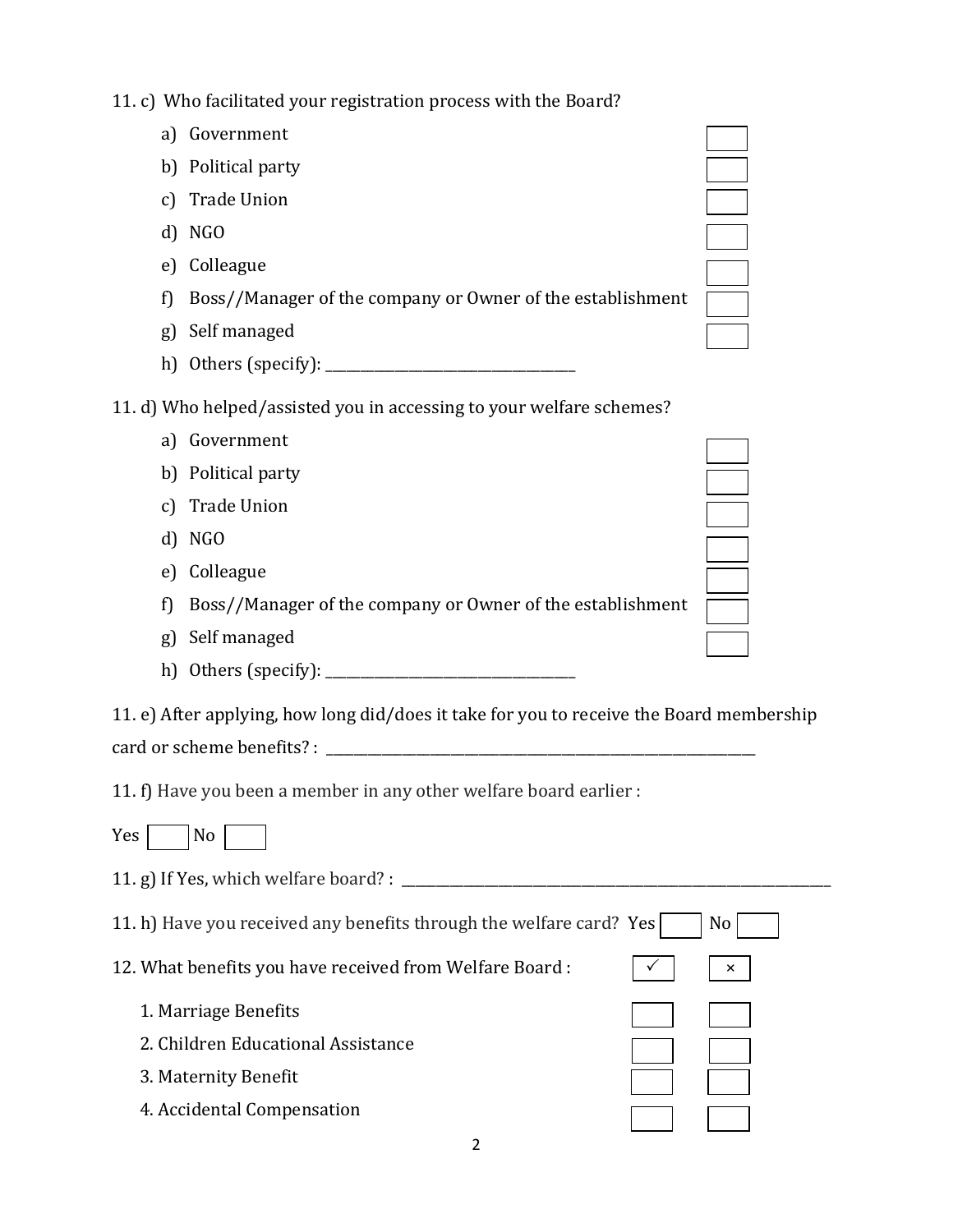| 5. Funeral Benefits                                                                   |                                |
|---------------------------------------------------------------------------------------|--------------------------------|
| 6. Pension / Family Pension                                                           |                                |
|                                                                                       |                                |
| 13. Have these benefits been utilized by your co-workers?: Yes                        | No                             |
|                                                                                       |                                |
| 14. Have you received cash benefit in these days ? : Directly by cash                 |                                |
| Through Bank<br>Nil                                                                   |                                |
| 15. Do you have a bank account? : Yes  <br>No                                         |                                |
| 16. What benefits you received during covid-19 period?                                |                                |
| 1. Cash Benefit                                                                       |                                |
| 2. Medical Benefit                                                                    |                                |
|                                                                                       |                                |
| 17. Does your LWB card issued by Labour Inspector?                                    | Or by online registration vide |
| www.labour.tngov.in                                                                   |                                |
| 18. List the document you were required to upload during online registration process  |                                |
| Tick the documents you had: $ \triangleleft$                                          |                                |
| 1. Age proof certificate                                                              |                                |
| 2.<br>Ration card                                                                     |                                |
| Audhaar card<br>3.                                                                    |                                |
| photos<br>4.                                                                          |                                |
| Service certificate by your Exployer<br>5.                                            |                                |
| VAO certificate of verification<br>6.                                                 |                                |
| Dependence certificate<br>7.                                                          |                                |
| Others (specify): _<br>8.                                                             |                                |
| 19. Do you posses a mobile number to receive OTP, password and other communication in |                                |

20. Does your mobile number been linked with Aadhaar card? : Yes  $\Box$  No

this regard? : Yes  $\fbox{ \_}$  No  $\fbox{ \_}$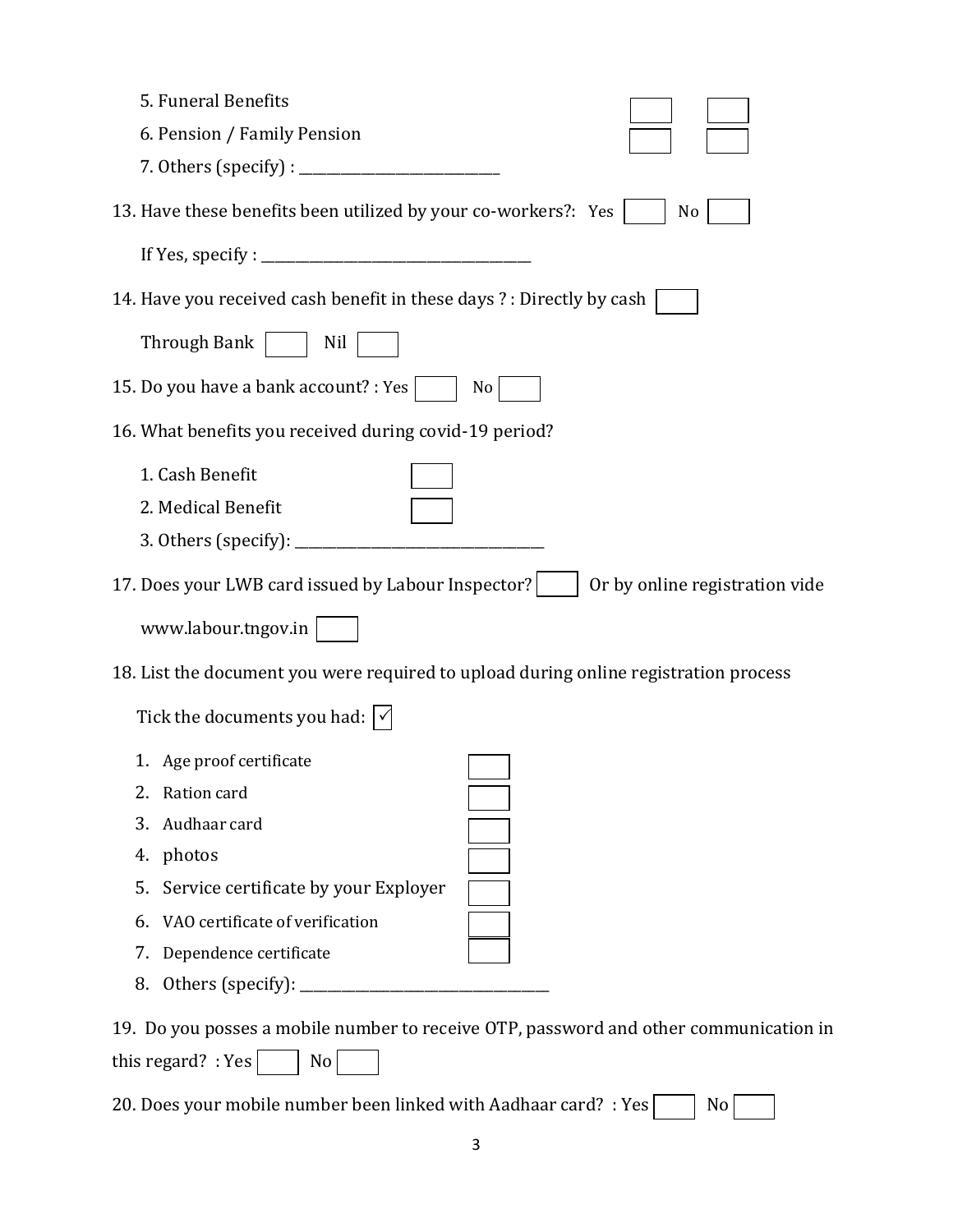If No, :

- 1. Change of sim card & number: \_\_\_\_\_\_\_\_\_\_\_\_\_\_\_\_\_\_\_\_\_\_\_
- 2. What alternative you had, if you & your spouse are employed under same contractor? (specify) : \_\_\_\_\_\_\_\_\_\_\_\_\_\_\_\_\_\_\_\_\_\_\_\_\_\_\_\_\_\_\_\_
- 21. What are the challenges / losses faced during online registration process?
	- 1. Financially:

| a. | For receipt of various certificates cited above                            |                                                                                       |
|----|----------------------------------------------------------------------------|---------------------------------------------------------------------------------------|
| b. | For photos @ studio                                                        |                                                                                       |
| c. | Expenses @ Browsing centre                                                 |                                                                                       |
| d. | Travelling expenses from native village to town                            |                                                                                       |
| e. | Mobile recharges amount                                                    |                                                                                       |
| f. | New sim card & activation                                                  |                                                                                       |
| g. | Refreshment & Town                                                         |                                                                                       |
|    | h. Advance                                                                 |                                                                                       |
| i. | <b>Bribe</b>                                                               |                                                                                       |
|    | 2. Travel & mental agony                                                   |                                                                                       |
|    | 3. Loss of pay (for leave taken)                                           |                                                                                       |
|    | 4. Browsing centres' delay due to technical reasons                        |                                                                                       |
|    | 5. Change of address / cell no etc. in Aadhaar card of Ration card         |                                                                                       |
|    |                                                                            | 22. What are the benefits you received as LWB member during covid-19? How many times? |
|    | 1. Financial Assistance Rs.2000                                            |                                                                                       |
|    | 2. Ration Provisions                                                       |                                                                                       |
|    | 3. Others (specify):                                                       |                                                                                       |
|    | 23. Is there any gender discrimination in LWB benefits distribution? : Yes | N <sub>o</sub>                                                                        |
|    | If Yes, (specify)                                                          |                                                                                       |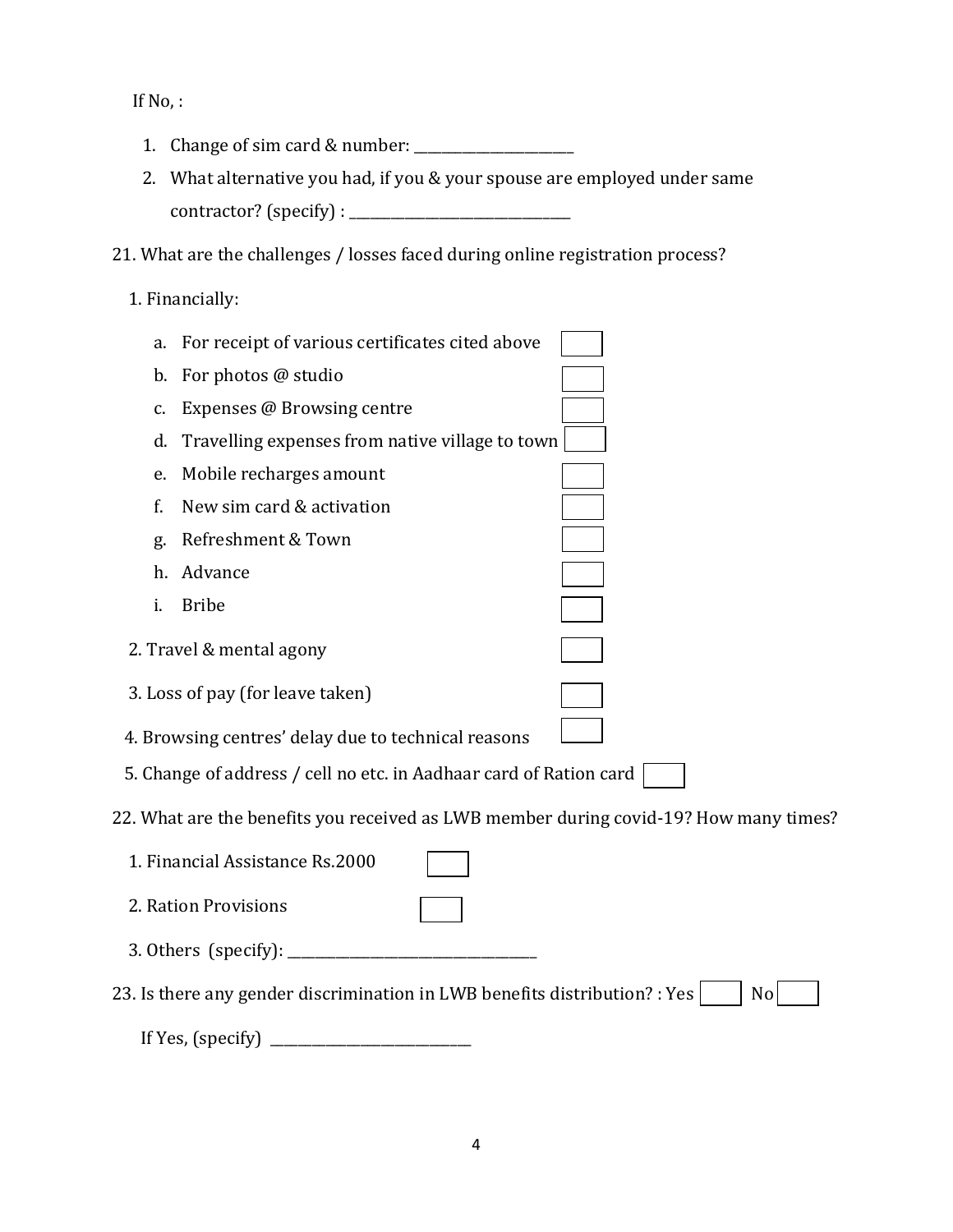| 23. a) During the current pandemic situation, did any special process enable ineligible    |
|--------------------------------------------------------------------------------------------|
| applicants/workers to avail COVID benefits? (particularly, for those who don't have proper |
| membership or those who have not renewed it).                                              |

| Government<br>a)                                                                                                                                                      |
|-----------------------------------------------------------------------------------------------------------------------------------------------------------------------|
| b) Political party                                                                                                                                                    |
| <b>Trade Union</b><br>$\mathcal{C}$                                                                                                                                   |
| NGO<br>d)                                                                                                                                                             |
| Colleague<br>$\epsilon$                                                                                                                                               |
| Boss//Manager of the company or Owner of the establishment<br>f)                                                                                                      |
| Self managed<br>g)                                                                                                                                                    |
|                                                                                                                                                                       |
| 24. Apart from LWB assistance, did you receive any benefits from government like ration<br>through Family card & the like? : $Yes$<br>N <sub>o</sub>                  |
|                                                                                                                                                                       |
| 25. Have your regular income been deprived during Covid-19?: Yes<br>No                                                                                                |
|                                                                                                                                                                       |
| 26. were you been paid by your employer for lock down period of April to August 2020? :                                                                               |
| Yes                                                                                                                                                                   |
| 27. Did your employer advance you with financial assistance or other benefits during Covid<br>$period? : Yes \begin{array}{c c c c} & No & \hline \hline \end{array}$ |
| 28. Did your family receive any government assistance during lockdown period?                                                                                         |
| — <del>—</del><br>If Yes, (specify)<br>Yes<br>N <sub>o</sub>                                                                                                          |
| Rice, Dhal, others in kind<br>1.                                                                                                                                      |
| <b>Financial Assistance</b><br>2.<br>Other Benefits (specify) :<br>3.                                                                                                 |
| 29. What are all the difficulties / constraints your family met with during lockdown period?                                                                          |
| Denial of employment<br>1.                                                                                                                                            |

2. Loss of Income